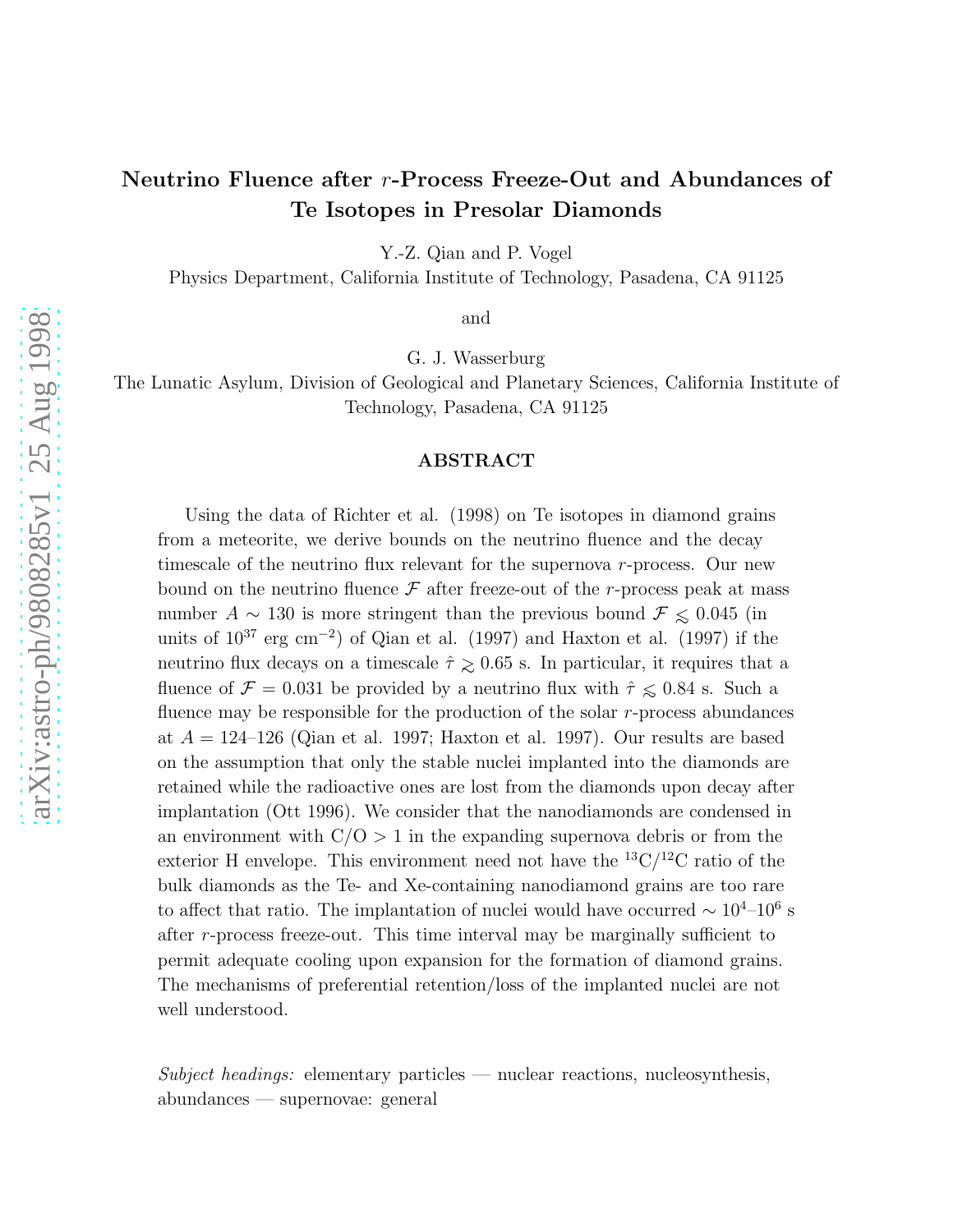## 1. Introduction

The nature and occurrence of presolar diamonds and the associated isotopic anomalies in several elements have been reported on and discussed by various authors (see e.g., Fraundorf et al. 1989; Russell, Arden, & Pillinger 1991; Anders & Zinner 1993; Huss & Lewis 1995). It has been shown that macroscopic samples of these diamond crystals ( $\sim$  1 nm in size) contain xenon with major excesses of <sup>124</sup>Xe, <sup>126</sup>Xe, <sup>134</sup>Xe and <sup>136</sup>Xe. This xenon has a characteristic abundance pattern which is called Xe-HL. These excesses appear to be correlated and have been attributed to a variety of causes ranging from super heavy element fission (Anders et al. 1975) to some special combination of r-process and p-process. It is evident that this widespread anomalous Xe (cf. Huss & Lewis, 1995) cannot be attributed to a single nuclear process and could represent a mixture of two or more distinctive nucleosynthetic sources that were subsequently mixed. The separation of Xe-H (with excesses in  $^{134}$ Xe and  $^{136}$ Xe of a likely r-process origin) from Xe-L (with excesses in  $124$ Xe and  $126$ Xe of a likely p-process origin) appears to have been accomplished by Meshik, Pravdivtseva, & Hohenberg (1998) in an elegant experiment. This demonstrates that Xe-H is a distinct component.

Recently, Richter, Ott, & Begemann (1998) have shown that tellurium found in diamond-rich residues from a meteorite is comprised of a mixture of isotopically normal Te (e.g., terrestrial composition) and a pure r-process component of  $^{128}$ Te and  $^{130}$ Te. However,  $^{125}$ Te and  $^{126}$ Te with substantial r-process contributions are essentially absent in the component containing <sup>128</sup>Te and <sup>130</sup>Te. Earlier, based on the Xe data and the fact that stable isotopes are produced through  $\beta$ -decays after r-process freeze-out, Ott (1996) proposed that the isotopic composition of the pure r-process component in presolar diamonds reflects the lifetimes of precursors for individual isotopes. He also calculated a period of  $\sim 7.5 \times 10^3$  s between r-process freeze-out and implantation of r-process products into the diamonds, assuming that only the stable isotopes present at the time of implantation will be retained. The study by Richter et al. (1998) strongly supports his proposal, as the virtual absence of pure r-process  $^{125}$ Te and  $^{126}$ Te in the diamonds can be attributed to the long half-lives of their corresponding precursors  $^{125}Sb$  (2.76 yr) and  $^{126}Sn$  $( \sim 10^5 \text{ yr})$ . In the model of Ott (1996), it is required that radioactive nuclei will be lost almost completely from the diamonds upon decay after implantation.

In this paper we discuss the connection between the isotopic composition of presolar diamonds and the supernova r-process. In particular, we consider the effects of a neutrino flux on the distribution of Te isotopes after  $r$ -process freeze-out. The high abundance of <sup>128</sup>Sn, the precursor for <sup>128</sup>Te, could facilitate appreciable production of <sup>126</sup>Te due to interactions with neutrinos. Using the data of Richter et al. (1998), we can derive a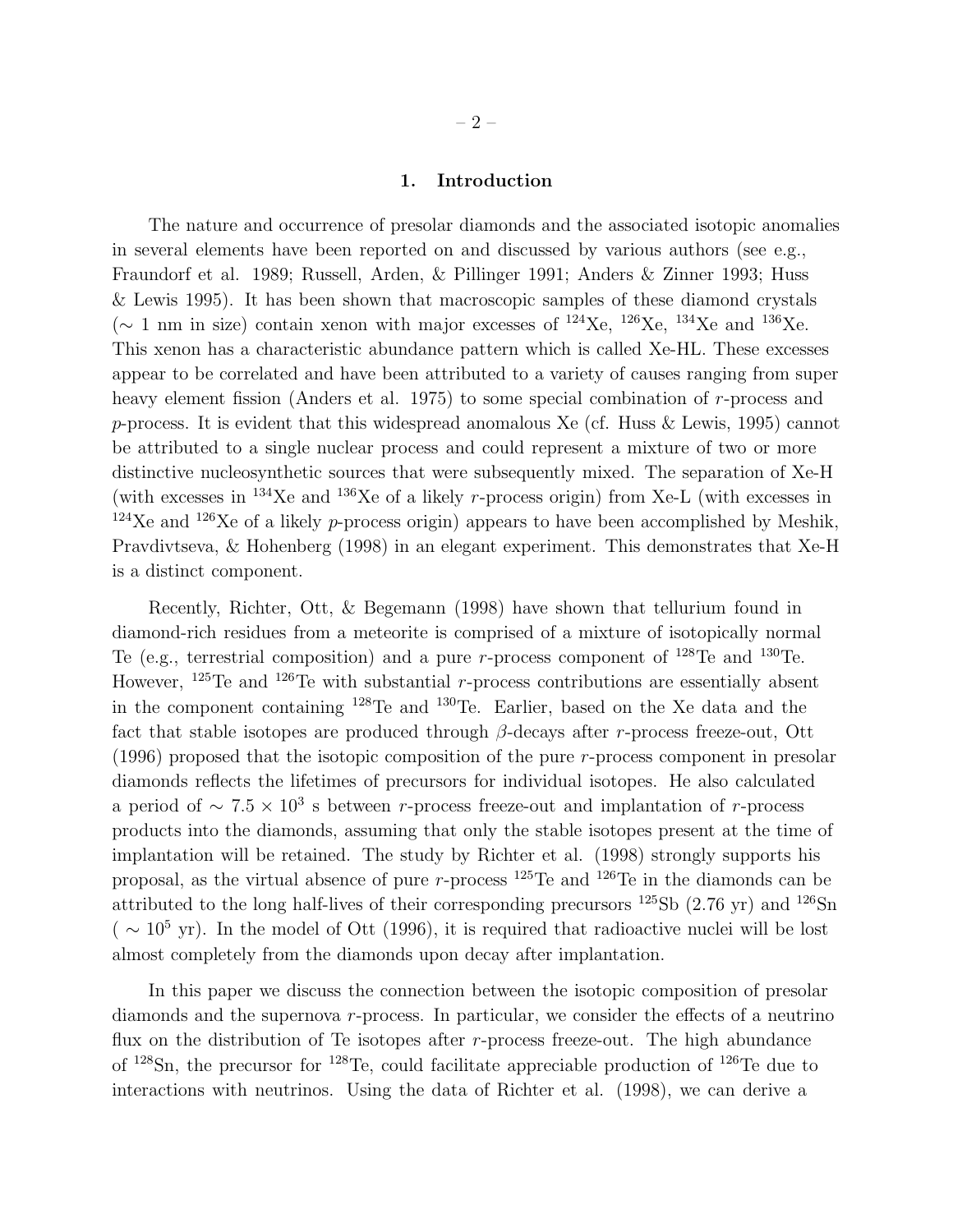bound on the neutrino fluence to which nuclei were subject subsequent to the freeze-out of the r-process in a supernova environment. This bound is presented in  $\S$ 2. We recognize that the mechanism of implantation and retention/loss of volatile elements like Te and Xe in the very fine diamond crystallites is still enigmatic. These and other general issues will be discussed later in §3. For simplicity, we assume the following time sequence and environment illustrated in Figure 1.

At the time  $t_{\text{ei}}$ , some material is ejected from the neutron star produced by the core collapse and the subsequent supernova explosion. Within the moving material, the r-process starts at  $t_0$  and continues to  $t_{\text{FO}}$ , the time of freeze-out. By definition, the r-process involves rapid neutron capture onto seed nuclei (with  $\beta$ -decays and possibly also  $\nu_e$  capture reactions playing important roles, see, e.g., Kratz et al. 1993; Fuller & Meyer 1995; McLaughlin & Fuller 1996, 1997; Qian et al. 1997; Haxton et al. 1997; Qian, Vogel, & Wasserburg 1998). At  $t_{\text{FO}}$ , which is taken to coincide with the time  $t = 0$ , all the neutrons are exhausted and the population of nuclei is assumed to reach the r-process peak at the magic neutron number  $N = 82$ , where the abundances of all nuclear species would correspond to the normal solar r-process yields at mass number  $A \sim 130$  if these nuclei had time to  $\beta$ -decay. Subsequent to freeze-out (i.e., at  $t > 0$ ), these nuclei are subject to modification by further neutrino interactions (for  $\sim$  10 s, the so-called "postprocessing") and β-decays and to implantation into the pre-existing diamond grains (with retention of only the stable nuclei).

Diamond grains are assumed to be formed at the time  $t_{\text{DF}}$  after freeze-out and nuclei can be implanted into them anytime after. At  $t_{\text{ret}}$  ( $\sim$  a few hours), the grains are sufficiently cool so that the implanted stable nuclei will be retained indefinitely. However, radioactive nuclei will, by recoil or by lattice site damage, be lost from the microcrystals upon decay after implantation (Ott 1996). We now address the effects of neutrino-nucleus interactions immediately after  $t_{\text{FO}}$  that can significantly alter the abundances of stable Te isotopes at  $t_{\text{ret}}$ , and derive a bound on the neutrino fluence after r-process freeze-out.

## 2. Bound on Neutrino Fluence after r-Process Freeze-Out

The Te isotopic abundance ratios are  $^{125}$ Te :  $^{126}$ Te :  $^{128}$ Te :  $^{130}$ Te = 0.0006  $\pm$  0.0018 :  $0.0001 \pm 0.0037 : 1.008 \pm 0.018 : 1$  for the pure r-process component in presolar diamonds (Richter, Ott, & Begemann 1998), compared with 0.159 : 0.307 : 0.923 : 1 for the solar r-process component (Käppeler, Beer,  $\&$  Wisshak 1989). This striking difference can be explained by the hypothesis of Ott (1996) that the diamonds sample only the r-process yields carried by stable isotopes a few hours after freeze-out. With a generic precursor abundance pattern at freeze-out, the solar r-process abundances of Te isotopes would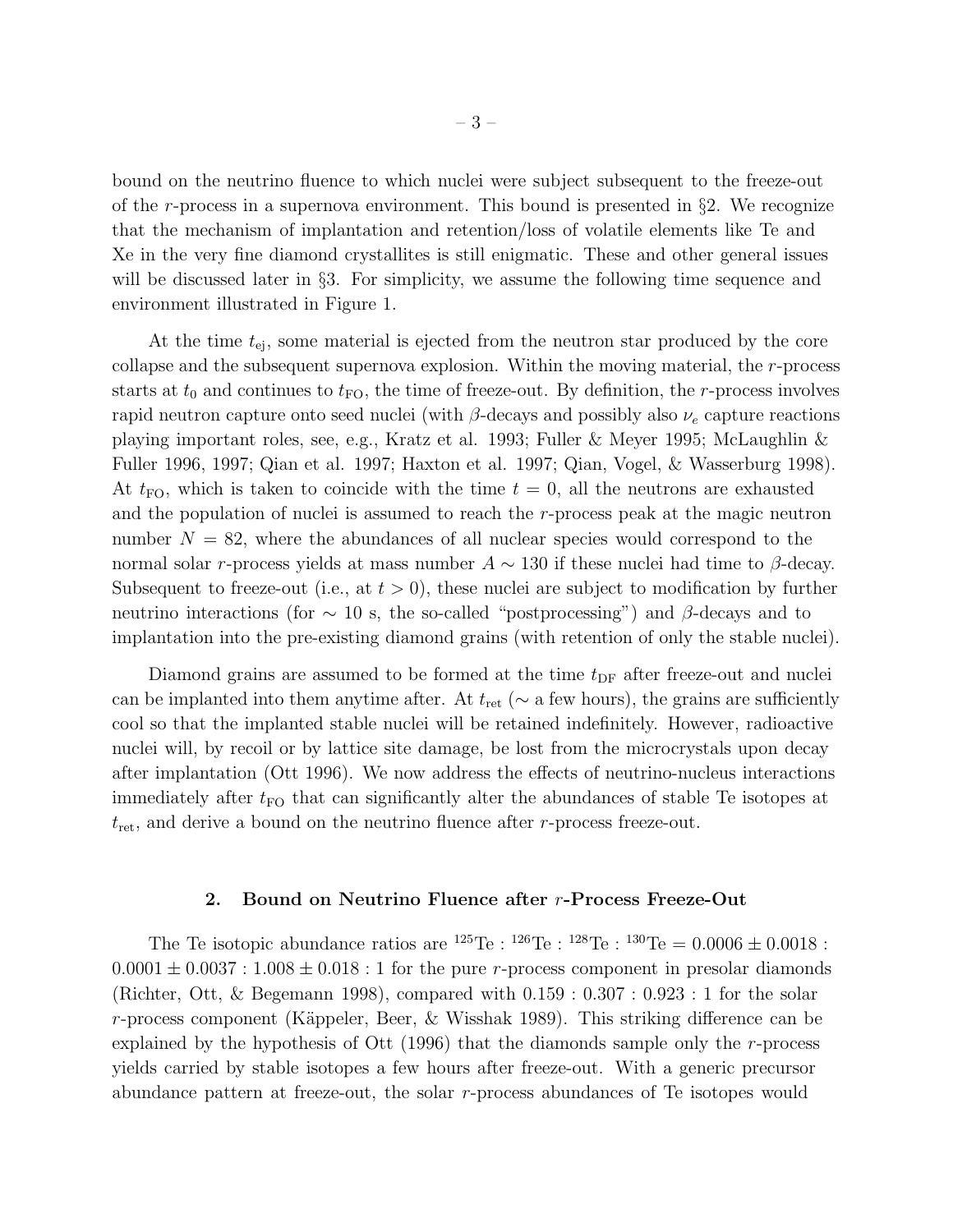be produced after all  $\beta$ -decays are completed. The rather close agreement between the  $128 \text{Te}/130 \text{Te}$  ratio in the diamonds and that in the solar system indicates that  $128 \text{Te}$  and  $130$ Te are essentially carrying their full r-process yields a few hours after freeze-out, as their precursors have half-lives of  $\leq 1$  hr. On the other hand, the virtual absence of <sup>125</sup>Te and  $126$ Te in the diamonds appears to be due to the extremely slow  $\beta$ -decays of their corresponding precursors <sup>125</sup>Sb and <sup>126</sup>Sn.

Although essentially no production of <sup>126</sup>Te occurs through the  $\beta$ -decay of <sup>126</sup>Sn on a timescale of a few hours, <sup>126</sup>Te can be produced on a much shorter timescale via neutrino reactions after the r-process freezes out in a supernova environment. These reactions are:  $^{128}Sn(\nu_e, e^{-2n})^{126}Sb$ ,  $^{127}Sn(\nu_e, e^{-n})^{126}Sb$ , and  $^{126}Sn(\nu_e, e^{-n})^{126}Sb$ , where, for example, <sup>128</sup>Sn( $\nu_e$ ,  $e^{-2n}$ )<sup>126</sup>Sb is a short-hand for  $\nu_e$  capture on <sup>128</sup>Sn producing <sup>126</sup>Sb, an electron, and two neutrons. Reactions with emission of more than two neutrons are insignificant due to energetic requirements. The above reactions of concern produce <sup>126</sup>Sb mainly in its isomeric state, which has a half-life of 19.15 minutes and  $\beta$ -decays to <sup>126</sup>Te 86% of the time. (The ground state of  $126Sb$  has spin 8 and is unlikely to be populated directly by neutrino interactions due to angular momentum selection rules.) Therefore, a bound on the neutrino fluence after r-process freeze-out can be obtained by restricting neutrino-induced production of <sup>126</sup>Te. However, no similar bound can be obtained by considering <sup>125</sup>Te. While  $\nu_e$  capture reactions on Sb isotopes can bypass the slow  $\beta$ -decay of <sup>125</sup>Sb (which holds up the  $125$ Te production), no neutrino flux would be available to induce such reactions. This is because the  $\beta$ -decays only reach the relevant Sb isotopes more than 1 minute after r-process freeze-out while the entire supernova neutrino emission only lasts for  $\sim 10$  s.

Compared with <sup>126</sup>Sn and <sup>127</sup>Sn, <sup>128</sup>Sn is more abundant and is reached earlier when the neutrino flux is also higher after  $r$ -process freeze-out. Therefore, while the cross sections for neutrino reactions on  $^{126}Sn$ ,  $^{127}Sn$ , and  $^{128}Sn$  are similar, the reaction on  $^{128}Sn$  is the most important one for the production of  $126$ Te. In what follows, we specifically consider the reaction <sup>128</sup>Sn( $\nu_e$ ,  $e^{-2n}$ )<sup>126</sup>Sb to derive a bound on the neutrino fluence after freeze-out. We separate the process of neutrino-induced production of <sup>126</sup>Te into three steps: (a) the production of <sup>128</sup>Sn through β-decays after r-process freeze-out, (b) the production of <sup>126</sup>Sb by <sup>128</sup>Sn( $\nu_e$ ,  $e^{-2n}$ )<sup>126</sup>Sb, and (c) the production of <sup>126</sup>Te through the  $\beta$ -decay of <sup>126</sup>Sb. These three steps are illustrated in Figure 2.

The production of  $128\text{Sn}$  is essentially through a chain of  $\beta$ -decays starting from <sup>128</sup>Pd (with  $N = 82$ ) at r-process freeze-out. For simplicity, we do not consider neutrino reactions at this stage, although adding them would speed up the production of  $^{128}Sn$ somewhat and might give a more stringent bound on the neutrino fluence. The half-life of <sup>128</sup>Sn is 59.07 minutes and it can be taken as stable over a period of  $\sim$  10 s relevant for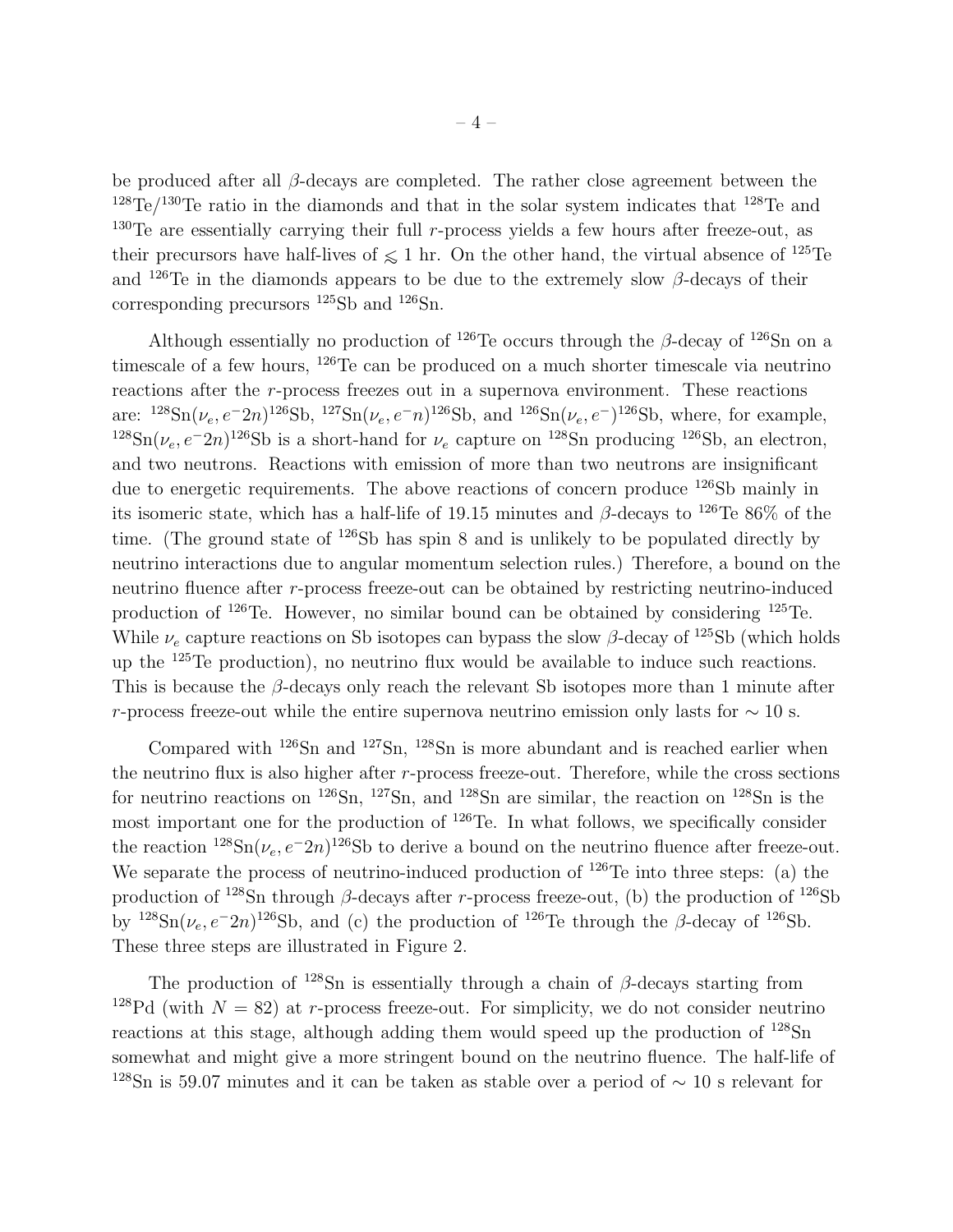<span id="page-4-0"></span>neutrino-induced production of  $^{126}Sb$ . The other half-lives in the decay chain are 0.125, 0.0922, 0.34, and 0.84 s for  $^{128}Pd$ ,  $^{128}Ag$ ,  $^{128}Cd$ , and  $^{128}In$ , respectively. The first two half-lives are taken from Möller, Nix,  $\&$  Kratz (1997), and the other two from Firestone et al. (1996).

The  $\nu_e$  capture on <sup>128</sup>Sn mainly proceeds through Fermi and Gamow-Teller (GT) transitions. The Fermi strength is carried by the isobaric analog state (IAS) in <sup>128</sup>Sb, which lies below the two-neutron emission threshold. Guided by experimental data on <sup>128</sup>Te and <sup>130</sup>Te (Madey et al. 1989), we put 85% of the GT strength in the giant resonance (GTGR) states and the rest in the low-lying states. The cross section for <sup>128</sup>Sn( $\nu_e$ , e<sup>-</sup>2n)<sup>126</sup>Sb is essentially determined by transitions to the GTGR states between the thresholds for emission of two and three neutrons. The spectrum-averaged cross section for this reaction is  $\langle \sigma_{\nu_e,2n} \rangle = 1.65 \times 10^{-41}$  cm<sup>2</sup>, where the  $\nu_e$  spectrum is taken to be  $f_{\nu_e}(E_{\nu_e}) \propto E_{\nu_e}^2/[\exp(E_{\nu_e}/T_{\nu_e}-3)+1]$  with an average energy  $\langle E_{\nu_e} \rangle = 3.99 T_{\nu_e} = 11$  MeV (see e.g., Janka & Hillebrandt 1989). The corresponding reaction rate is

$$
\lambda_{\nu_e,2n}(t) = \frac{L_{\nu_e}(t)}{4\pi r(t)^2} \frac{\langle \sigma_{\nu_e,2n} \rangle}{\langle E_{\nu_e} \rangle} = 0.744 \frac{L_{\nu_e,51}(t)}{r_7(t)^2} \,\mathrm{s}^{-1},\tag{1}
$$

where  $L_{\nu_e,51}$  is the  $\nu_e$  luminosity  $L_{\nu_e}$  in units of  $10^{51}$  erg s<sup>-1</sup>, and  $r_7$  is the distance r of the r-process material from the neutron star in units of  $10<sup>7</sup>$  cm. After r-process freeze-out (i.e., at  $t > 0$ , we assume that

$$
\frac{L_{\nu_e,51}(t)}{r_7(t)^2} = \frac{L_{\nu_e,51}(0)}{r_7(0)^2} \exp\left(-\frac{t}{\hat{\tau}}\right),\tag{2}
$$

where  $\hat{\tau}$  is the characteristic decay timescale of the neutrino flux.

As mentioned earlier, the reaction <sup>128</sup>Sn( $\nu_e$ ,  $e^{-2n}$ )<sup>126</sup>Sb produces <sup>126</sup>Sb mainly in its isomeric state, which directly  $\beta$ -decays to <sup>126</sup>Te 86% of the time. We do not consider neutrino reactions on <sup>126</sup>Sb in the production of <sup>126</sup>Te as their effects are of the second order in the neutrino fluence.

In order to illuminate the underlying physics, we first derive a bound on the neutrino fluence after r-process freeze-out using a perturbative approach and assuming that all of the four β-decays leading to <sup>128</sup>Sn have the same rate of  $\bar{\lambda}_{\beta} = 1.98 \text{ s}^{-1}$ . This rate corresponds to a lifetime that equals a quarter of the sum of lifetimes in the original decay chain. Without any neutrino effects, the abundance of <sup>128</sup>Sn after freeze-out is

$$
Y_{128\text{Sn}}(t) = 1 - \sum_{n=0}^{3} \frac{(\bar{\lambda}_{\beta}t)^n}{n!} \exp(-\bar{\lambda}_{\beta}t), \tag{3}
$$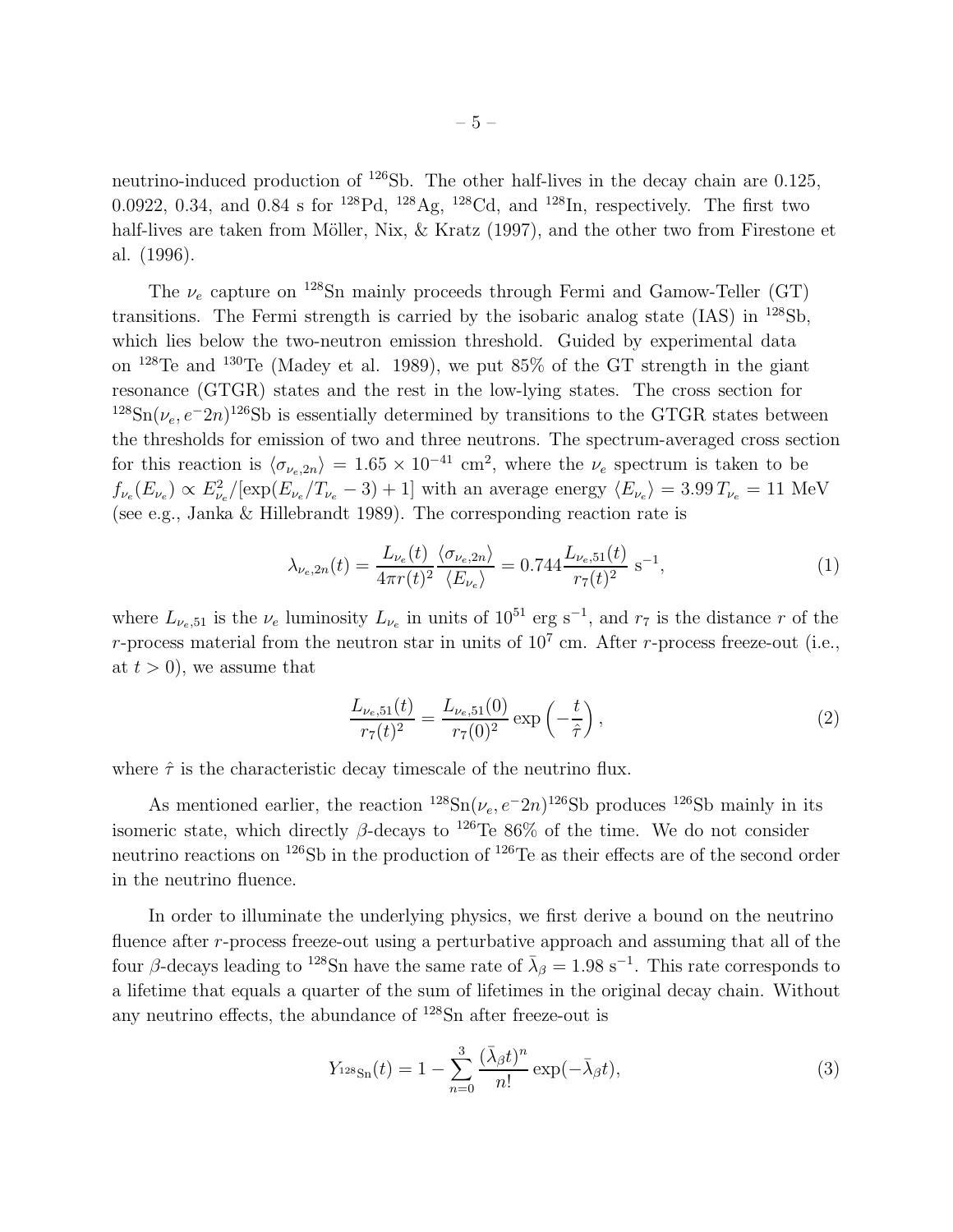<span id="page-5-0"></span>where we have set the abundance of <sup>128</sup>Pd at freeze-out  $(t = 0)$  to unity without loss of generality. The neutrino-induced production of <sup>126</sup>Sb over a period of  $\sim$  10 s after freeze-out can be evaluated by the first order perturbation theory as

$$
(\Delta Y)_{^{126}\text{Sb}} = \int_0^\infty \lambda_{\nu_e, 2n}(t) Y_{^{128}\text{Sn}}(t) dt = \frac{0.744\mathcal{F}}{[1 + (\bar{\lambda}_\beta \hat{\tau})^{-1}]^4},\tag{4}
$$

where

$$
\mathcal{F} = \int_0^\infty \frac{L_{\nu_e,51}(t)}{r_7(t)^2} dt = \frac{L_{\nu_e,51}(0)}{r_7(0)^2} \hat{\tau}
$$
\n(5)

is the neutrino fluence after freeze-out in units of  $10^{37}$  erg cm<sup>-2</sup>. For practical purpose, we have taken  $\sim$  10 s as infinity in equation (4).

A few hours after r-process freeze-out,  $86\%$  of the <sup>126</sup>Sb produced by neutrino reactions has decayed to <sup>126</sup>Te. At the same time, the bulk of the initial <sup>128</sup>Pd has decayed to <sup>128</sup>Te. From the abundance ratio  $126 \text{Te}/128 \text{Te} < 3.67 \times 10^{-3}$  in presolar diamonds, we obtain

$$
\mathcal{F} < \frac{3.67 \times 10^{-3}}{0.744 \times 0.86} \left( 1 + \frac{1}{\bar{\lambda}_{\beta} \hat{\tau}} \right)^4 = 5.74 \times 10^{-3} \left[ 1 + \left( \frac{0.505 \text{ s}}{\hat{\tau}} \right) \right]^4. \tag{6}
$$

The bound given in equation (6) is shown as the dot-dashed line in Figure 3.

Using the actual  $\beta$ -decay rates for the production of  $^{128}Sn$  and taking into account its destruction by  $\nu_e$  capture with all neutron emission channels and by inelastic neutral-current scatterings of  $\nu_\mu$ ,  $\bar{\nu}_\mu$ ,  $\nu_\tau$ , and  $\bar{\nu}_\tau$  (see e.g., Qian et al. 1997 for discussions of these reactions in supernovae), we have solved the system of equations for the production of <sup>126</sup>Te. The bound on the neutrino fluence obtained from this more accurate non-perturbative approach is shown as the solid line nearly parallel to the dot-dashed line in Figure 3. It is more stringent than the approximate bound in equation (6) because equation [\(3](#page-4-0)) underestimates the production of <sup>128</sup>Sn at earlier times when the neutrino flux is higher.

Previously, Qian et al. (1997) and Haxton et al. (1997) have derived bounds on the neutrino fluence by considering neutrino-induced neutron spallation off the r-process peak nuclei at  $A \sim 130$  and 195 after freeze-out. They found that the final abundances at  $A = 124$ –126 and 182–187 are extremely sensitive to the neutrino fluence. By requiring that the nuclei at  $A = 124-126$  not be overproduced by neutrino reactions, they put an upper bound of  $\mathcal{F} \leq 0.045$  on the neutrino fluence after freeze-out. This bound is shown as the horizontal solid line in Figure 3. In addition, Qian et al. (1997) and Haxton et al. (1997) found that for  $\mathcal{F} = 0.031$ , the solar r-process abundances at  $A = 124-126$  can be produced entirely by neutrino reactions after freeze-out. This neutrino fluence is shown as the dashed line in Figure 3.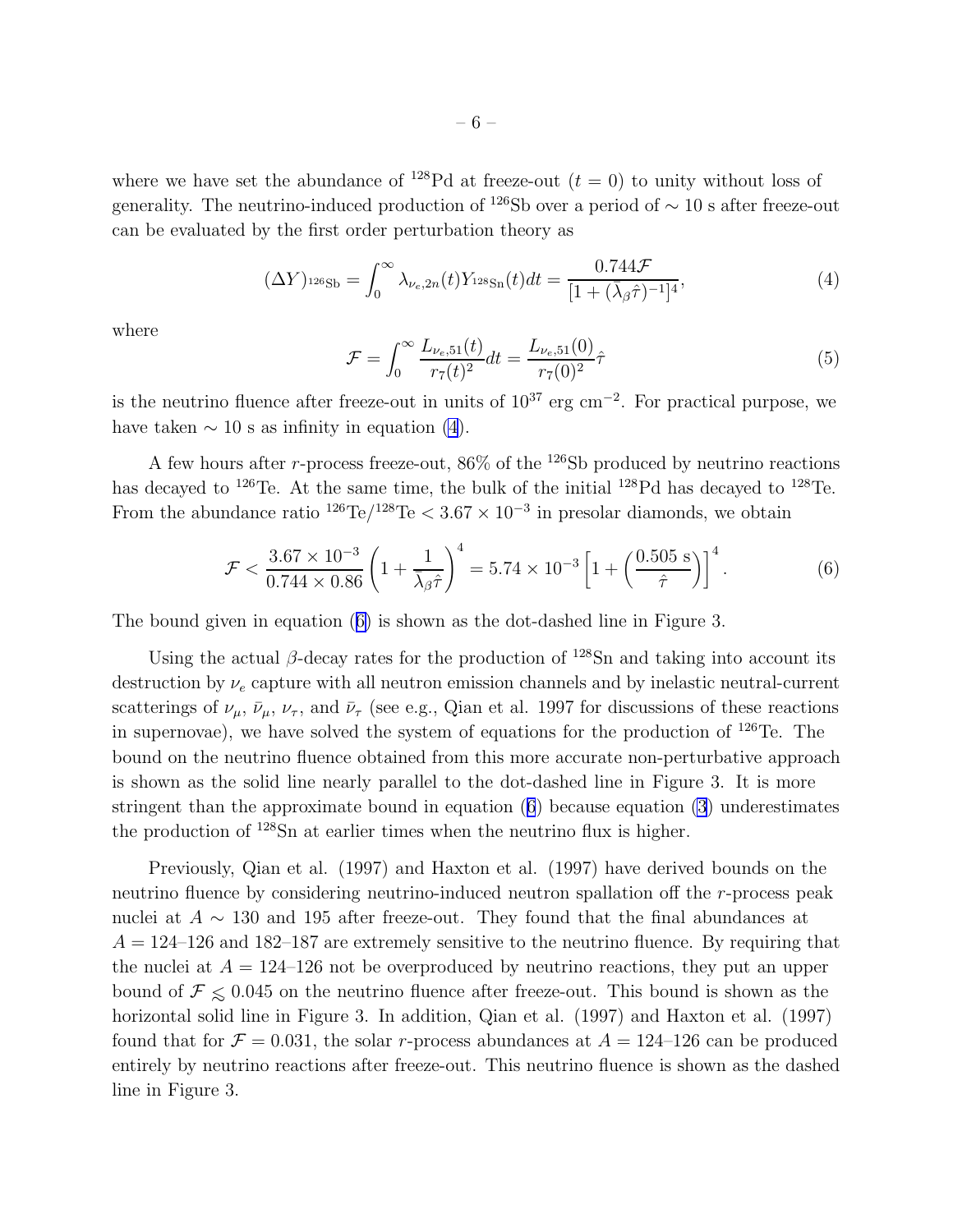#### 3. Discussion and Conclusions

Using the Te data in presolar diamonds, we have derived a new bound on the neutrino fluence and the decay timescale of the neutrino flux relevant for the supernova  $r$ -process. This bound and the previous one of Qian et al. (1997) and Haxton et al. (1997) define an allowed region shown in Figure 3 for the neutrino fluence  $\mathcal F$  and the characteristic decay timescale  $\hat{\tau}$  of the neutrino flux after freeze-out of the r-process peak at  $A \sim 130$ . In particular, if a neutrino fluence of  $\mathcal{F} = 0.031$  is indeed responsible for the production of the solar r-process abundances at  $A = 124-126$  (Qian et al. 1997; Haxton et al. 1997), then the corresponding decay timescale of the neutrino flux is required to be  $\hat{\tau} \leq 0.84$  s.

The present results depend on a model for retention of only the stable isotopes after implantation of supernova r-process products into the microdiamonds. The association of supernovae with the diamond-rich residues found in several meteorites was first based on the presence of isotopically anomalous Xe (Xe-HL) that has been attributed to some aspects of the r-process (see the review by Anders & Zinner 1993; and Clayton 1989). As shown by Richter et al. (1998), the Te associated with the diamonds has a clear r-process signature and strengthens the possible connection with supernovae. In order to account for the rather close agreement between the  $^{128}$ Te/ $^{130}$ Te ratio in the diamonds and that in the solar system, the radioactive precursors of <sup>128</sup>Te would have to decay nearly completely before implantation. As noted by Richter et al.  $(1998)$ , the decay of  $^{128}Sn$ (with a half-life of  $\tau_{1/2} = 59.07$  minutes) produces <sup>128</sup>Sb predominantly in the short-lived isomeric state ( $\tau_{1/2} = 10.4$  minutes) rather than the ground state ( $\tau_{1/2} = 9.01$  hr). It follows that the timescale for retention of the stable isotopes necessary to produce the observed <sup>128</sup>Te/<sup>130</sup>Te ratio in the diamonds must be at least a few hours after r-process freeze-out, i.e.,  $t_{\text{ret}} \geq 10^4$  s. In addition, the observed bound <sup>125</sup>Te/<sup>130</sup>Te < 0.0018 limits the decay of <sup>125</sup>Sb before implantation. Using the lifetime of <sup>125</sup>Sb,  $\tau$ <sup>(125</sup>Sb) = 3.98 yr, we obtain  $t_{\rm ret}$  <  $(0.0018/0.159)\tau(^{125}Sb) = 1.42 \times 10^6$  s. This assumes that the initial r-process yields of the nuclei at  $A = 125$  and 130 correspond to  $^{125}$ Te $/^{130}$ Te = 0.159, the ratio of the relevant solar r-process abundances. Thus we obtain  $10^4 \le t_{\text{ret}} < 1.42 \times 10^6$  s. These bounds on  $t_{\text{ret}}$  are reasonably consistent with the retention timescale ( $\sim 7.5 \times 10^3$  s) calculated by Ott (1996) from the Xe-H data.

There are several problems that require attention. The first class of issues is related to the carbon in the diamonds. One of them is that the  ${}^{13}C/{}^{12}C$  ratio in the diamonds is very close to the solar value. While some variations have been observed (Russell et al. 1991), they are at the level of ∼ 10%. In addition, one has to explain how carbon phases (e.g., diamonds, graphite, SiC) could condense out of debris from a supernova when the bulk C/O ratio is less than 1. This is particularly problematic as the  $^{13}C/^{12}C$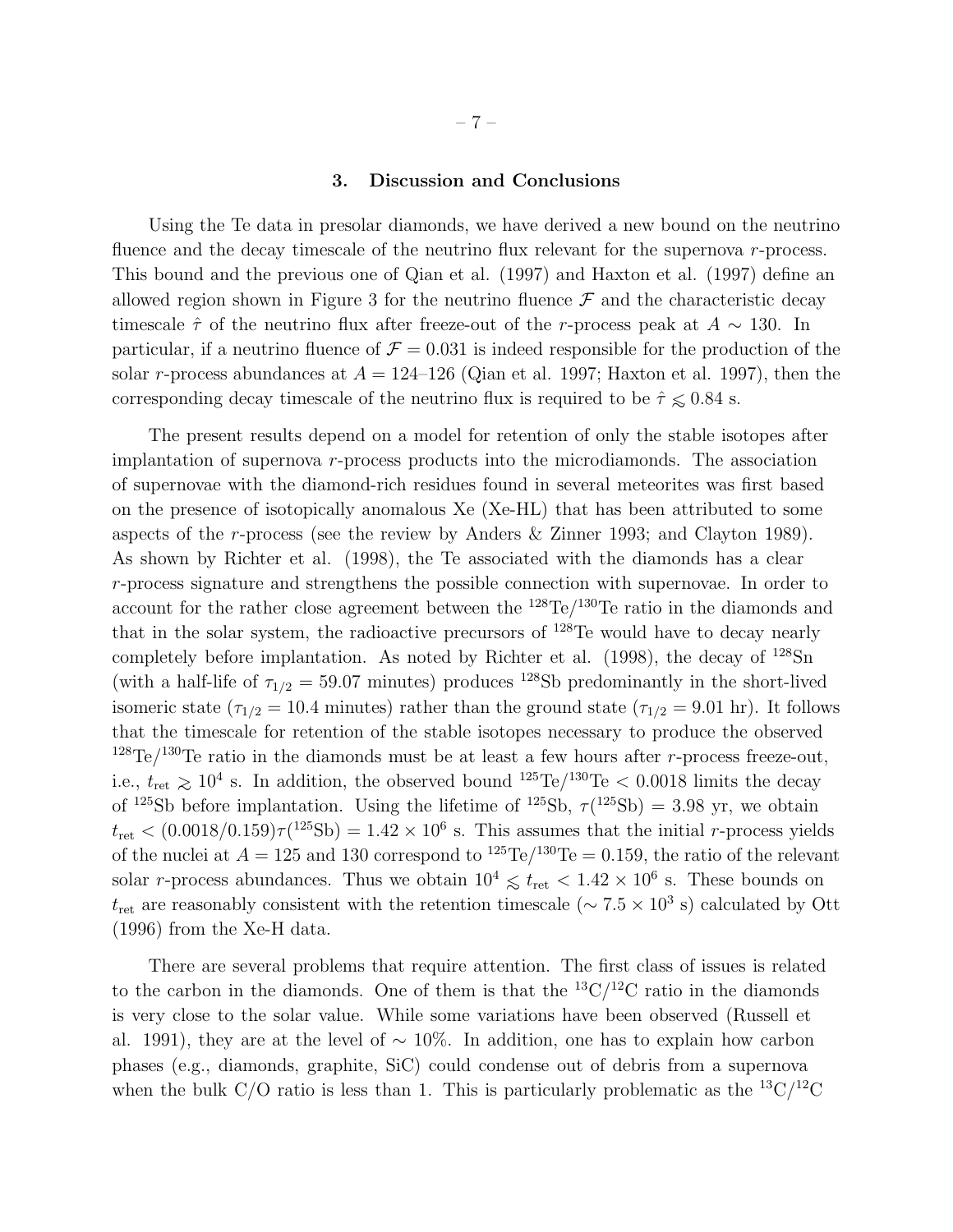ratio in the diamonds in no way reflects the very low  $\rm{^{13}C/^{12}C}$  ratios associated with supernova zones having  $C/O > 1$ . The second class of issues is related to the mechanisms of selective trapping/retention of stable nuclei as compared with almost complete loss of radioactive species and the conditions under which this may take place relative to the timescales presented here. Many of these issues have previously attracted attention of other workers. In particular, Clayton (1989) and Clayton et al. (1995) have proposed models to account for the conditions of formation of the diamonds, their carbon and nitrogen isotopic composition, and the implanted Xe. The model of Clayton et al. (1995) for diamond formation requires a timescale of  $\sim 1$  yr and assumes that the essentially solar <sup>13</sup>C/<sup>12</sup>C ratio is made of a mixture from extremely  ${}^{12}$ C-rich and extremely  ${}^{13}$ C-rich supernova zones. The rapid neutron burst model of Clayton (1989) for the origin of Xe-HL has been shown to conflict with the Te data by Richter et al. (1998).

Concerning the issue of the <sup>13</sup>C/<sup>12</sup>C ratio, Clayton et al. (1995) recognized that the experimentally analyzed bulk nanodiamond separates may represent mixtures of very different components from many different supernova contributions. These workers considered that the individual nanodiamonds would have  ${}^{13}C/{}^{12}C$  ratios changing from their centers to their surfaces. Interestingly, with differential thermal and chemical treatments, it has been demonstrated that there are large variations ( $\sim 50\%$ ) in the <sup>15</sup>N/<sup>14</sup>N ratio of the bulk diamond separates (Russell et al. 1991; Verchovsky et al. 1994). In addition, the r-process Te and Xe isotopes discussed in this paper correspond to only 1 atom in  $\sim 10^7$  nanodiamond crystals. The separation of Xe-H from the bulk Xe-HL by Meshick et al. (1998) is particularly pertinent for the present discussion. If the r-process Te and Xe isotopes are contained in only a small subset of the diamonds, then these carriers may have an arbitrary  ${}^{13}C/{}^{12}C$  ratio that is unrelated to the bulk value. In this case, the Te and Xe-H carrier grains associated with the diamonds could be pure <sup>12</sup>C and thus represent ejecta from the supernova  $He/C$  shell. This would leave the question of what the bulk diamond separates represent. Conceivably, they could be produced in the solar system, thereby explaining their observed essentially solar  ${}^{13}C/{}^{12}C$  ratio.

Taking into account some of the issues considered by the previous workers, we propose the following scenario that may tie together the observations and try to relate it to plausible supernova processes. We consider either that a supernova has  $C/O \ge 1$  in its evolved massive H envelope or that the ejected mass from an interior supernova (He/C) zone provides material with  $C/O \geq 1$ . Upon expansion and cooling after the supernova explosion, carbon and carbides can be condensed from the material in the H envelope or the ejected mass as in the case of AGB stars (cf. Sharp & Wasserburg 1995; Bernatowicz et al. 1996). The diamonds or other polymorphs formed in this way are then dominated by the chemistry and isotopic characteristics of either the H envelope or the ejected material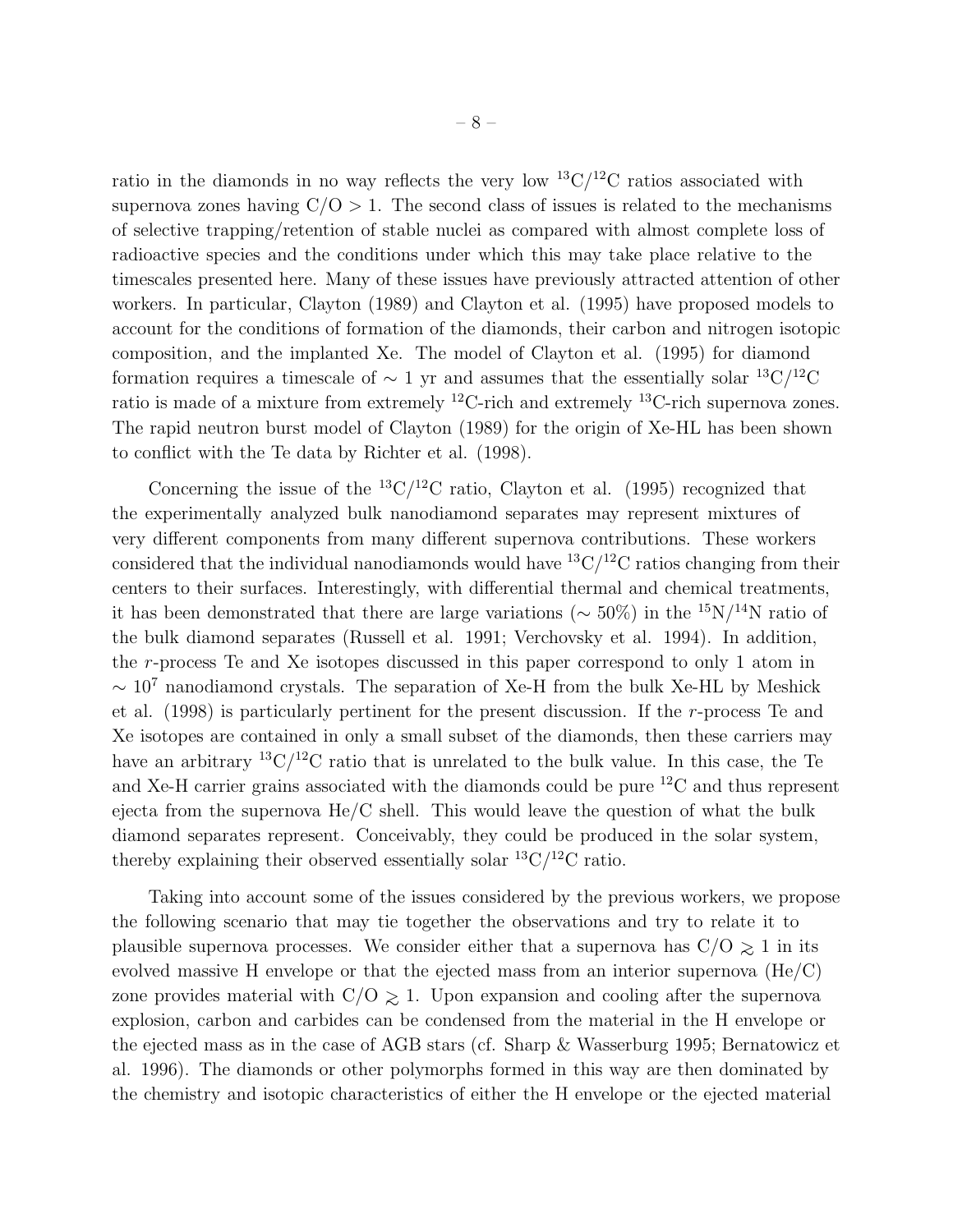from the interior supernova zones.

In addition, we consider that the material involved in the r-process deep inside the supernova is blasted out at high velocities. It catches up with and penetrates the previously ejected material, implanting the r-process products into the earlier formed diamond grains (cf. Clayton 1989). We consider that both the stable and the radioactive nuclei will be implanted. To explain the absence of  $125$ Te and  $126$ Te, we must assume that recoil and crystallite damage by decay would cause the later loss of essentially all radioactive species as suggested by Ott (1996). The conditions under which any of the implanted stable nuclei (particularly the volatile elements) would be retained suggest a grain temperature for retention of less than about 800 K. At expansion velocities of  $\sim 10^4$  km s<sup>-1</sup>, the required cooling could possibly be achieved for the ejected material within  $\sim 10^4$  s, our lower bound on the retention timescale from the Te data (i.e., over an expansion distance of  $\sim 1$  AU). Our upper bound of  $\sim 10^6$  s would allow much more room for cooling but it would cause a conflict with the Xe data (Ott 1996). As the size of the diamond crystals is very small ( $\sim$  1 nm), it is possible to achieve grain growth over a period of  $\sim$  10<sup>4</sup> s for plausible gas densities and with carbon sticking probabilities of the order of unity. Loss of radioactive species due to recoil or lattice damage by decay would take place on a much longer time scale. The typical recoil energy of the daughter nuclei is  $\sim 0.3-1$  eV. This may be enough to eject them from the diamonds. However, the essentially complete loss of the implanted radioactive nuclei as compared with retention of the implanted stable nuclei cannot be put on a sufficiently quantitative basis yet. It is also conceivable that those nuclei with long-lived radioactive precursors are removed by the severe chemical processing involved in preparation of the diamond separates due to the presence of preserved decay-induced defects.

This work was supported in part by the U. S. Department of Energy under Grant No. DE-FG03-88ER-40397, by NASA under Grant No. NAG5-4076, and by Division Contribution No. 8524(1005). Y.-Z. Qian was supported by the David W. Morrisroe Fellowship at Caltech.

#### REFERENCES

Anders, E., Higuchi, H., Gros, J., Takahashi, H., & Morgan, J. W. 1975, Science, 190, 1251 Anders, E., & Zinner, E. 1993, Meteoritics, 28, 490 Bernatowicz, T. J., et al. 1996, ApJ, 472, 760 Clayton, D. D. 1989, ApJ, 340, 613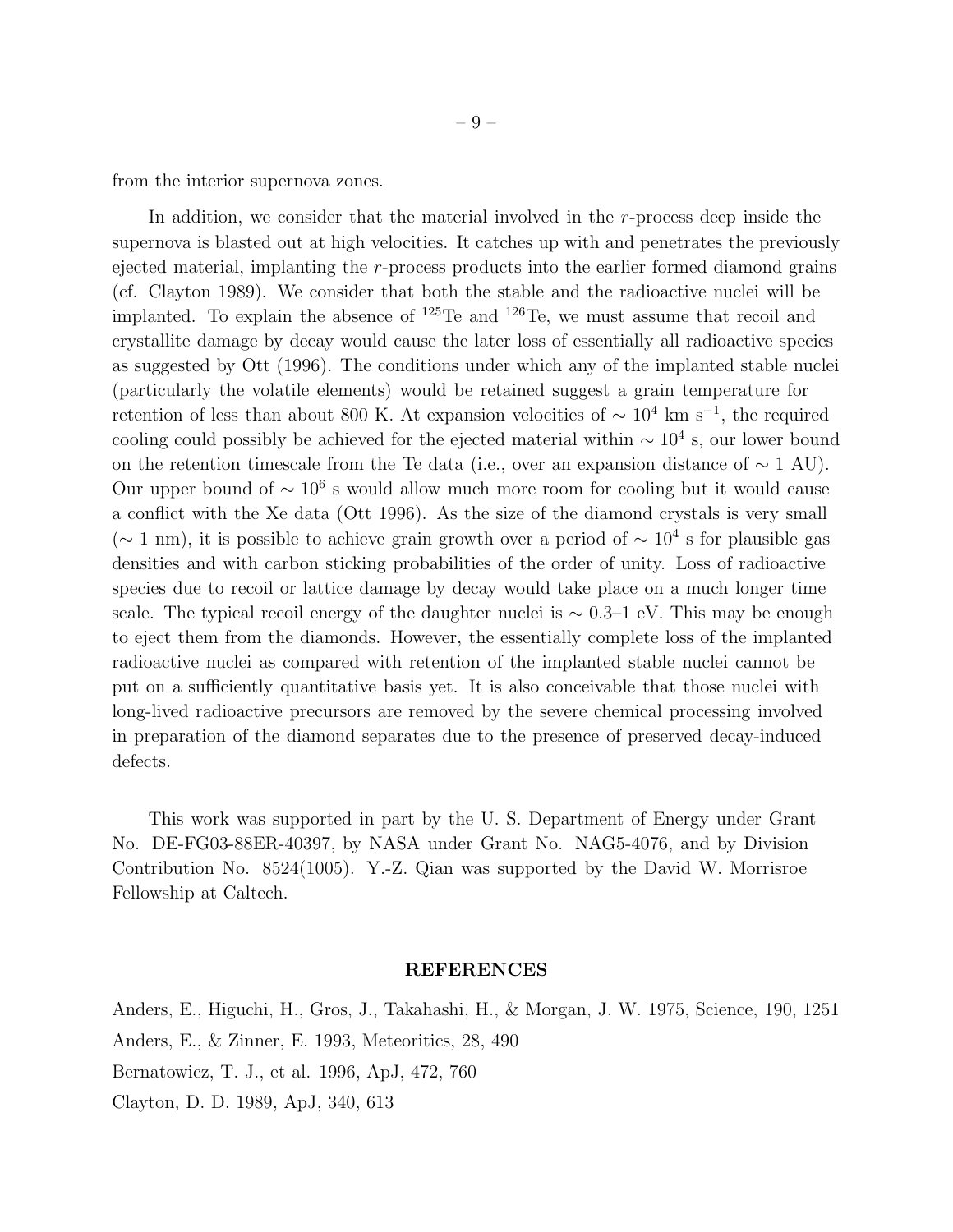- Clayton, D. D., Meyer, B. S., Sanderson, C. L., Russell, S. S., & Pillinger, C. T. 1995, ApJ, 447, 894
- Firestone, R. B., Shirley, V. S., Baglin, C. M., Chu, S. Y. F., & Zipkin, J. 1996, Table of Isotopes (Eighth Edition, New York: Wiley)
- Fraundorf, P., Fraundorf, G., Bernatowicz, T., Lewis, R., & Ming, T. 1989, Ultramicroscopy, 27, 401
- Fuller, G. M., & Meyer, B. S. 1995, ApJ, 389, 517
- Haxton, W. C., Langanke, K., Qian, Y.-Z., & Vogel, P. 1997, Phys. Rev. Lett., 78, 2694
- Huss, G. R., & Lewis, R. S. 1995, Geochim. Cosmochim. Acta, 59, 115
- Janka, H.-T., & Hillebrandt, W. 1989, A&A, 224, 49
- Käppeler, F., Beer, H., & Wisshak, K. 1989, Rep. Prog. Phys., 52, 945
- Kratz, K.-L., Bitouzet, J.-P., Thielemann, F.-K., Möller, P., & Pfeiffer, B. 1993, ApJ, 403, 216
- Madey, R., et al. 1989, Phys. Rev. C, 40, 540
- McLaughlin, G. C., & Fuller, G. M. 1996, ApJ, 464, L143
- McLaughlin, G. C., & Fuller, G. M. 1997, ApJ, 489, 766
- Meshik, A. P., Pravdivtseva, O. V., & Hohenberg, C. M. 1998, Meteoritics & Planet. Sci., 33, A106
- Möller, P., Nix, J. R., & Kratz, K.-L. 1997, At. Data Nucl. Data Tables, 66, 131
- Ott, U. 1996, ApJ, 463, 344
- Qian, Y.-Z., Haxton, W. C., Langanke, K., & Vogel, P. 1997, Phys. Rev. C, 55, 1532
- Qian, Y.-Z., Vogel, P., & Wasserburg, G. J. 1998, ApJ, 494, 285
- Richter, S., Ott, U., & Begemann, F. 1998, Nature, 391, 261
- Russell, S. S., Arden, J. W., & Pillinger, C. T. 1991, Science, 254, 1188
- Sharp, C. M., & Wasserburg, G. J. 1995, Geochim. Cosmochim. Acta, 59, 1633
- Verchovsky, A. B., Newton, J., Wright, I. P., Arden, J. W., & Pillinger, C. T. 1994, Lunar Planet. Sci., 25, 1435

This preprint was prepared with the AAS LAT<sub>EX</sub> macros v4.0.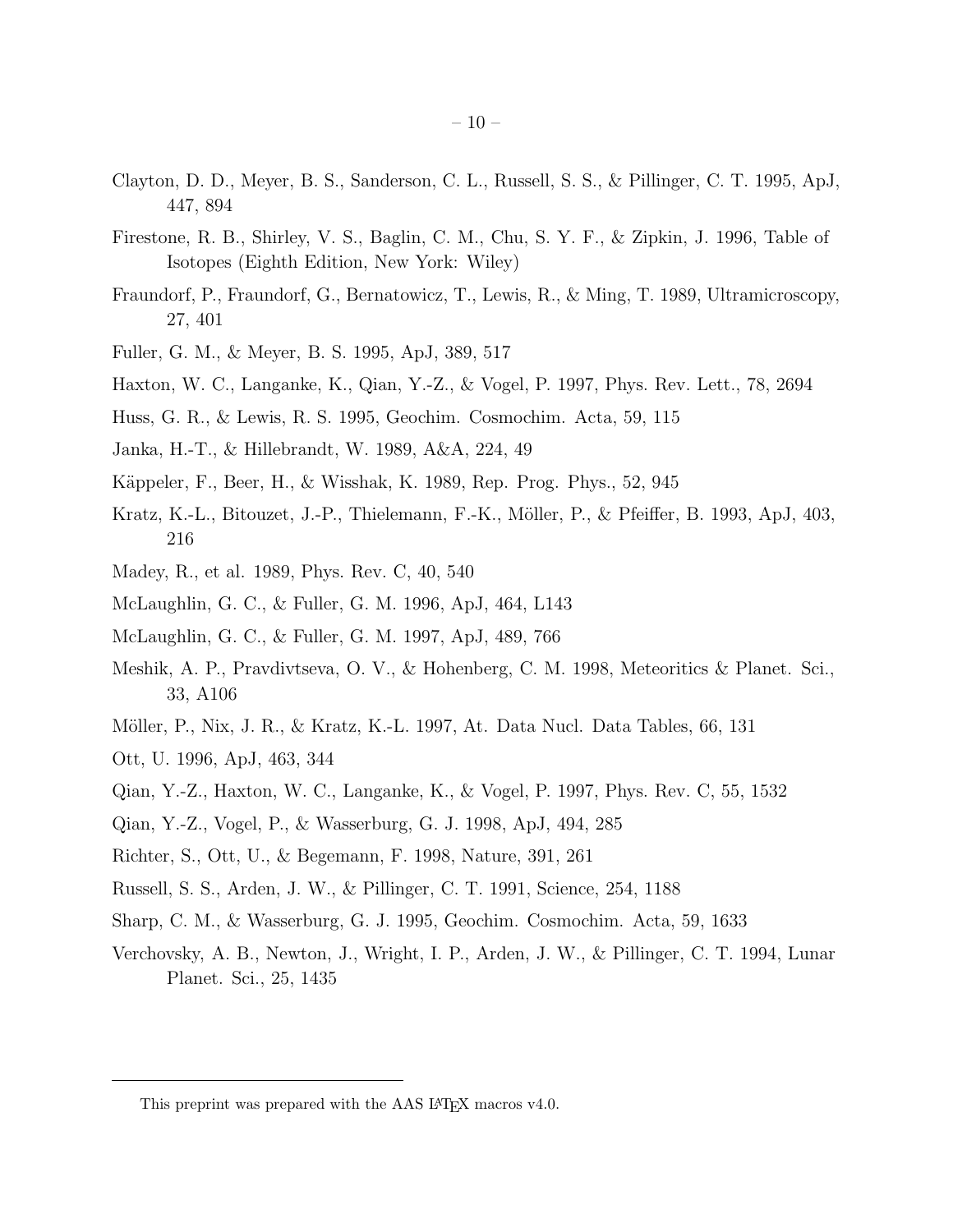Fig. 1.— The time sequence of events relevant for the origin of r-process Te and Xe isotopes in presolar diamonds. The  $r$ -process is considered to take place in the material ejected from the neutron star produced in a supernova. This material experiences a neutrino flux that decreases with time. After  $r$ -process freeze-out, the neutrino flux is assumed to decay exponentially on a characteristic timescale  $\hat{\tau}$ . A few hours after freeze-out, the r-process material catches up with the previously ejected supernova material, implanting r-process nuclei into the earlier formed diamonds. However, only the implanted stable nuclei will be retained indefinitely when the diamond grains become sufficiently cool.

Fig. 2.— The three steps involved in neutrino-induced production of  $^{126}$ Te. (a) The production of  $128$ Sn through β-decays after r-process freeze-out is shown with the relevant half-lives. Over the period ( $\sim$  10 s) of concern to (b), <sup>128</sup>Sn can be taken as stable. It decays predominantly to the short-lived isomeric state of <sup>128</sup>Sb, which in turn decays to <sup>128</sup>Te (shown in the dotted box). (b) The production of <sup>126</sup>Sb by  $\nu_e$  capture on <sup>128</sup>Sn is shown. It essentially proceeds through transitions to the GTGR states in <sup>128</sup>Sb that lie between the thresholds for emission of two and three neutrons (indicated as the dotted lines). Due to angular momentum selection rules, <sup>126</sup>Sb is produced mainly in its isomeric state rather than its high-spin ground state. (c) The production of <sup>126</sup>Te through the  $\beta$ -decay of <sup>126</sup>Sb is shown. The  $\beta$ -decay from the isomeric state dominates the production [see (b)]. For comparison, the production of <sup>126</sup>Te through the β-decay of <sup>126</sup>Sn on a much longer timescale is shown in the dotted box. Note that the nuclear energy levels in Fig. 1 are for illustrative purpose only and are not to scale.

Fig. 3.— Bounds on the neutrino fluence  $\mathcal F$  and the characteristic decay timescale  $\hat \tau$  of the neutrino flux after freeze-out of the r-process peak at  $A \sim 130$ . The dot-dashed line shows the approximate bound (eq.[[6\]](#page-5-0)) derived from the data of Richter et al. (1998) on Te isotopes in presolar diamonds. The solid line nearly parallel to it is from a more accurate calculation. The horizontal solid line is from Qian et al. (1997) and Haxton et al. (1997). The dashed line shows the neutrino fluence that may be responsible for the production of the solar r-process abundances at  $A = 124-126$ . The Te data in presolar diamonds require that such a fluence be provided by a neutrino flux with  $\hat{\tau} \leq 0.84$  s.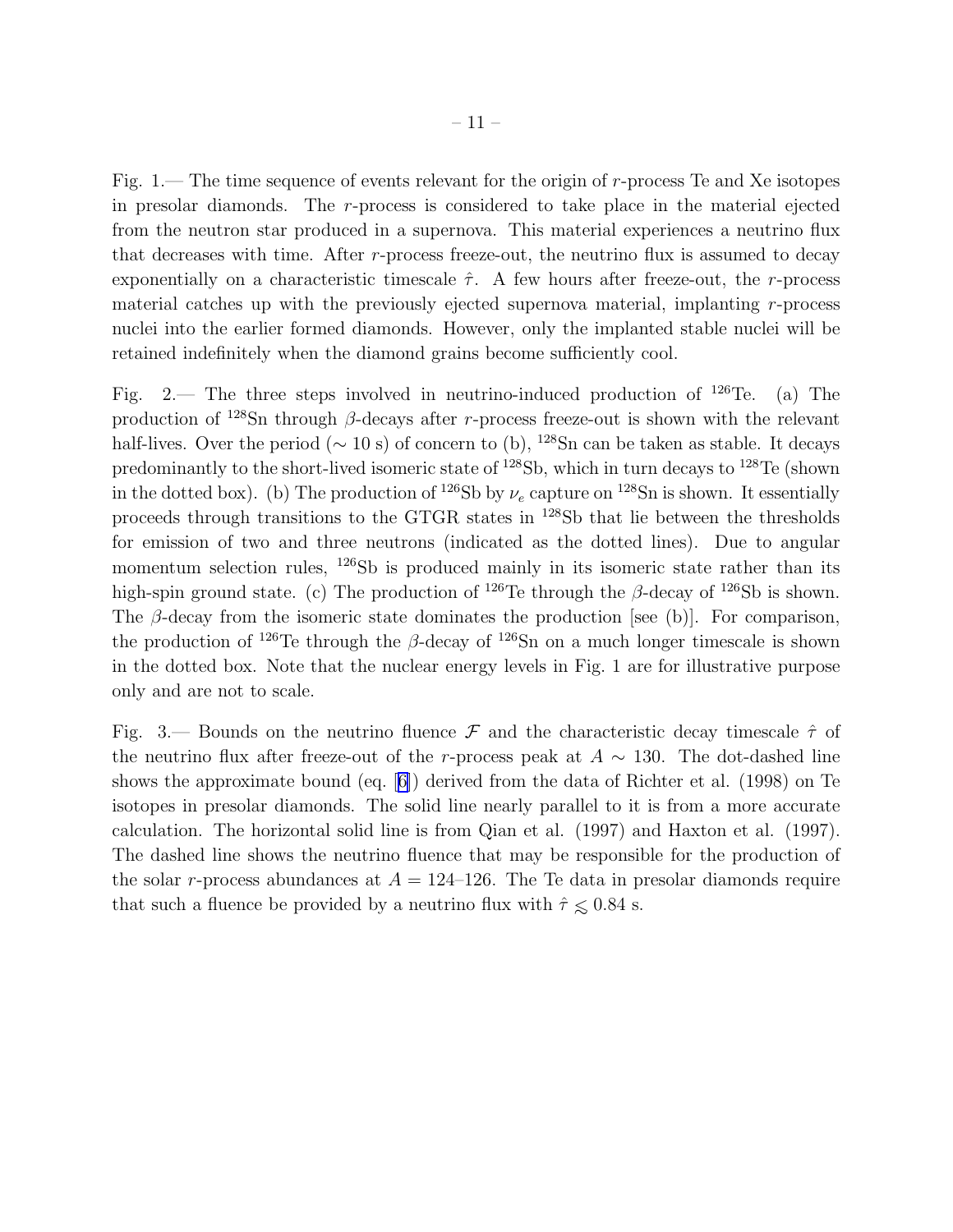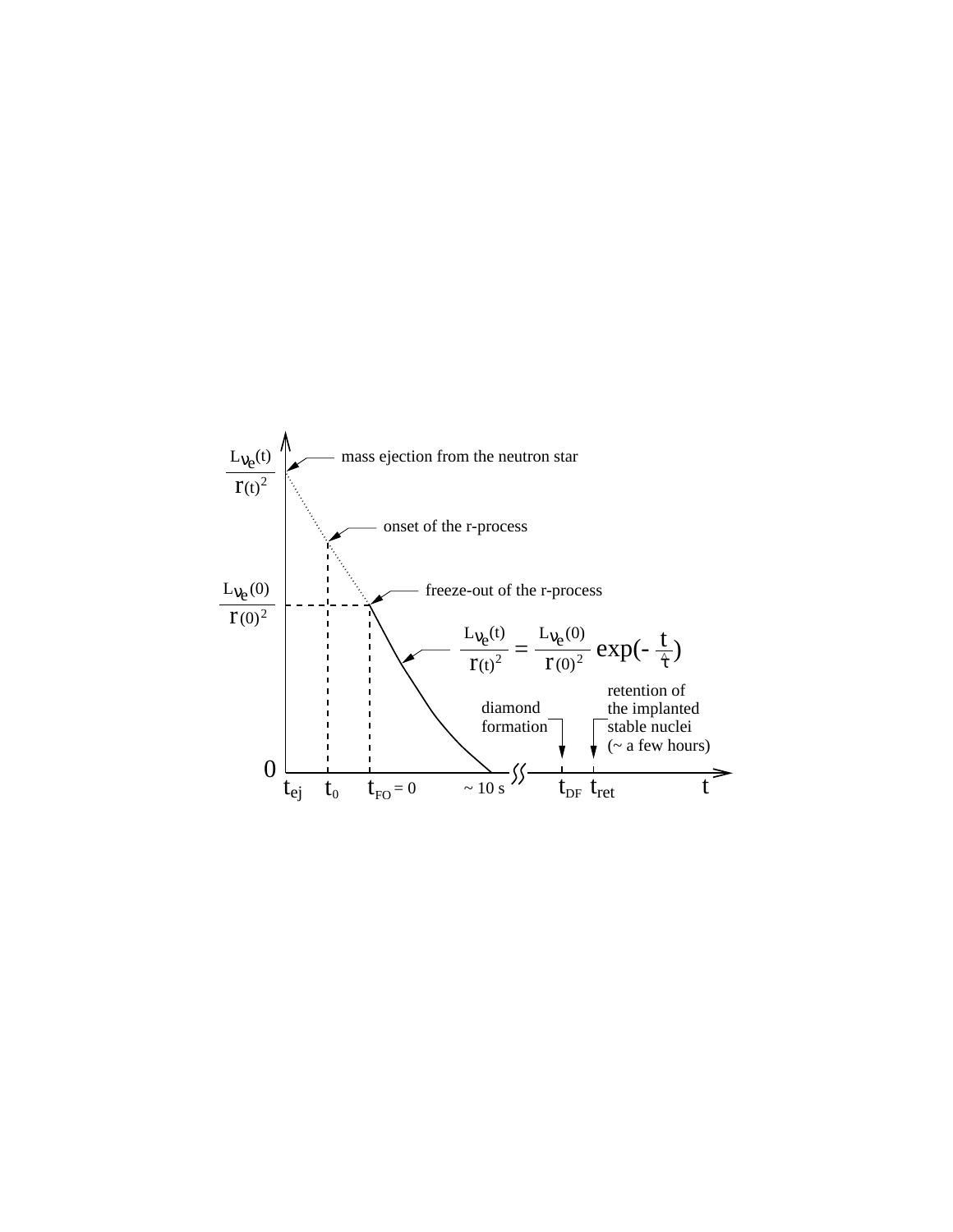